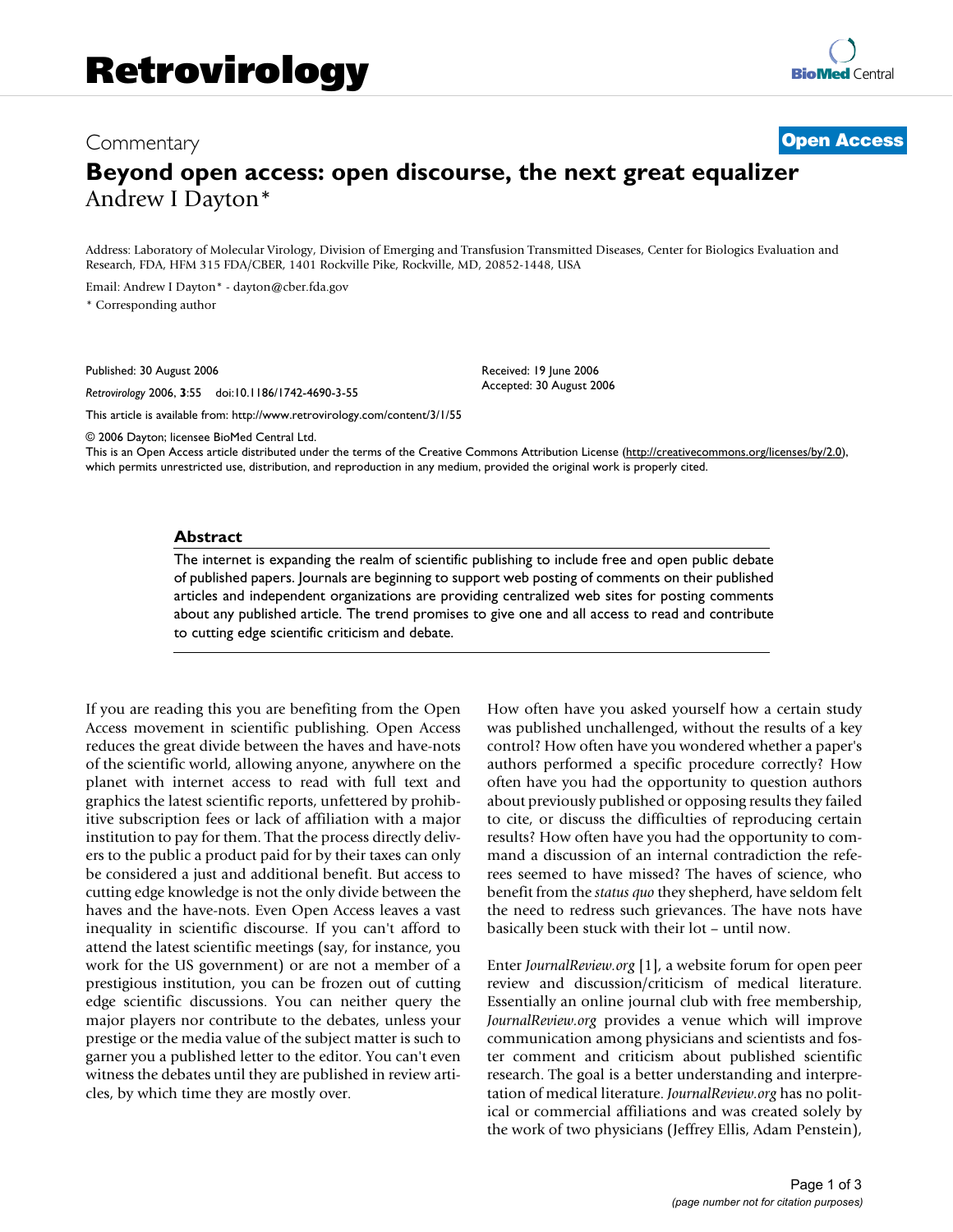one medical student (Lori Ellis) and one computer programmer (Aryeh Goldsmith).

How does it work? Simple: the site lists journals available for discussion. Under the "Basic Science" heading are a number of general purpose and specialty journals typically of interest to retrovirologists, including Nature, Cell, Science and this journal, among others. In future it is hoped the list of journals will grow in concert with interest in Open Discourse. By navigating to the journal and article of interest within a relevant discipline, anyone can initiate, read, or add to a discussion as they see fit. Currently journals are listed according to discipline. Corresponding authors are notified of comments submitted to the discussions of their articles to facilitate timely responses.

Central to the process is anonymity, which is the default option if posters do not self identify in the post. Though this can lead to abuses (and what human endeavor can not?) it allows the unempowered of science to challenge the empowered. But it would do a great disservice to Open Discourse to promote it as supporting would be Davids against reigning Goliaths. Just as Open Access distributes primary knowledge, Open Discourse distributes debate. It enables under privileged students, and even citizens, in the third world to witness the unfolding of science in real time. It can forewarn them of the drawbacks to seemingly convincing, but flawed work, saving them time and possibly resources. At another level, Open Discourse can raise the quality of journal clubs by accelerating progress through previously debated issues, and allowing participants to move on more quickly to the next levels of discussion. It can accelerate mastery of a field by those newly moving into it. And though the process may be painful for authors, it will give them opportunity to publicly defend their work and enlarge the discussion of it post publication. In short, everybody wins. Examples of discussions underway can be found by navigating to the Dermatology section of *JournalReview.org* [2] and choosing from the list of "Recent Reviews." If this commentary is successful, I hope you will find a similar list in the Basic Science section [3].

*JournalReview.org* is not the sole source for Open Discourse. *Retrovirology* [4] and other *BioMed Central* journals [5] already provide a specific tool for all interested participants to submit comments (without anonymity, though) about a published work using the "Post a Comment" function, as illustrated in the accompanying figure (Fig. 1). A site similar to *JournalReview.org*, *BioWizard* [6], hosts commentaries, but only on articles reached by searching through *PubMed* [7], and requires posters to at least identify their institutions and cities. *PLoS ONE* [8] plans to offer commentary on its publications, once it is launched.



# **Figure 1**

*Retrovirology* and other *BioMed Central* publications provide a "Post a comment" button to append commentary to their published articles, such as the one displayed [10].

Even the dowager empress of biological journals, *Cell* [9], has ventured a cautious toe to the tide, inviting public commentary on selectively "featured" articles. The concept, it seems, is coming of age.

So let us invite ourselves to commit to Open Discourse. Let us set the tone and establish the precedent of enlightened debate that is public spirited, as well as public. Let us refrain from contributing the inconsequential, the self serving and the counterproductive. And above all, let us remember that discourse need not be discourteous. I encourage all of us to not only participate in this movement, but to promote it. Tell a friend. Tell a mentor. Tell a protégé. Start submitting comments. In the end the value we receive will be the value we give. And the value to the world will be greater still.

*The author has no affiliation with JournalReview.org, Biowizard.com, PLoS ONE, nor any competing interests. Opinions expressed in this publication reflect the professional views of the author and should not be viewed as official policy of the US Food and Drug Administration or the Government of the United States. Additionally, the opinions expressed do not necessarily represent those of Retrovirology or its editorial board*.

## **References**

- 1. [[http://www.journalreview.org\]](http://www.journalreview.org).<br>2.
- [\[http://www.journalreview.org/](http://www.journalreview.org/spage.php?specialty_id=5&sdesc=Dermatology) [spage.php?specialty\\_id=5&sdesc=Dermatology](http://www.journalreview.org/spage.php?specialty_id=5&sdesc=Dermatology)]. 3. [\[http://journalreview.org/](http://journalreview.org/spage.php?specialty_id=28&sdesc=Basic+Science)
- [spage.php?specialty\\_id=28&sdesc=Basic+Science](http://journalreview.org/spage.php?specialty_id=28&sdesc=Basic+Science)].
- 4. [[http://retrovirology.com\]](http://retrovirology.com).<br>5. [http://www.biomedcentra
- [[http://www.biomedcentral.com\]](http://www.biomedcentral.com)